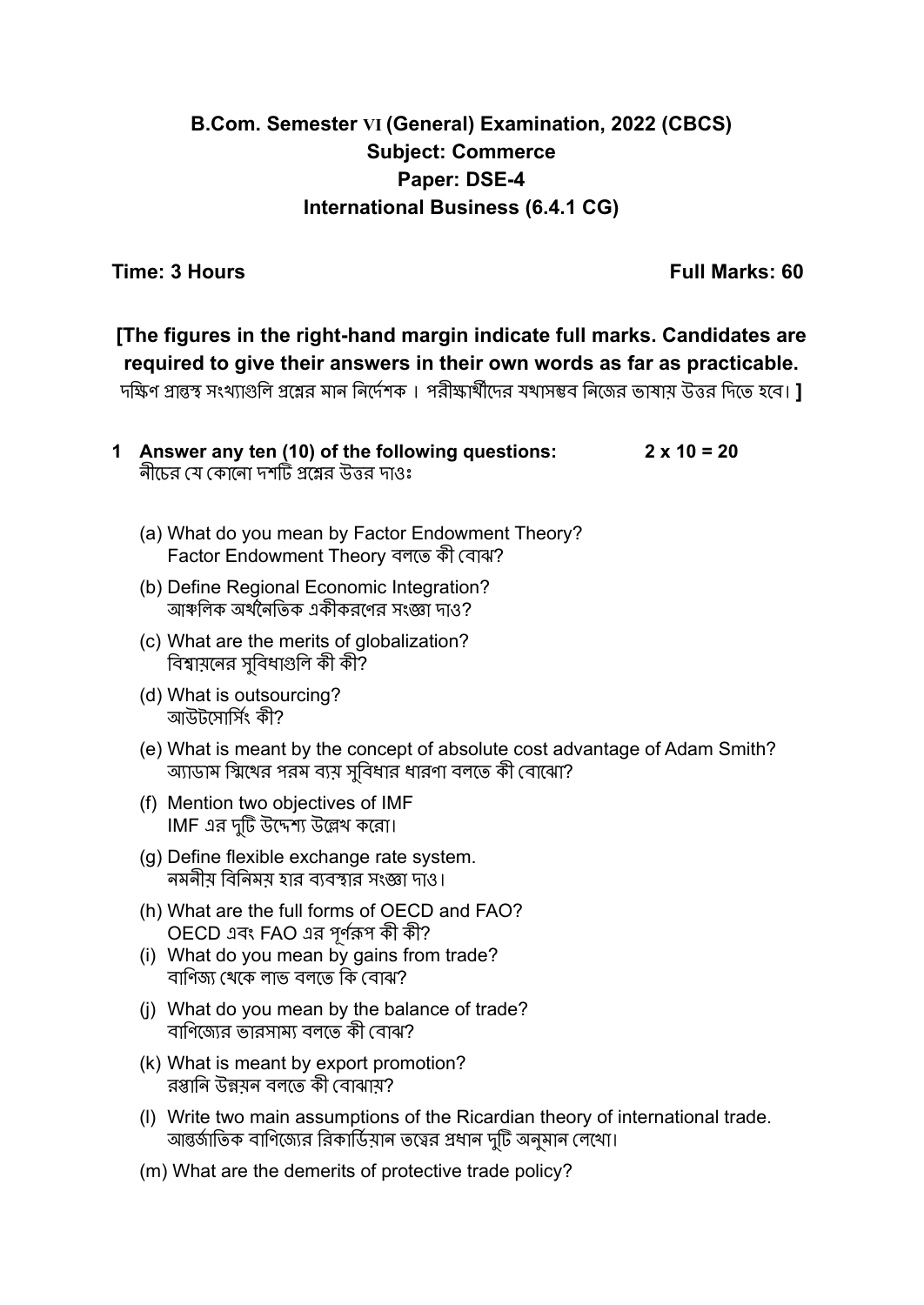প্রতিরক্ষামলকূ বাণিজ্য নীতির ত্রুটিগুলি কী কী?

- (n) Distinguish between tariff and quota. ট্যারিফ এবং কোটার মধ্যে পার্থক্য কর।
- (o) What is meant by revaluation of a currency? মদ্রার পনর্মল্যায়ন বলতে কী বোঝায়?
- **2 Answer any four (4) of the following questions: 5 x 4 = 20** নীচের যে কোনো চারটি প্রশ্নের উত্তর দাওঃ

- (a) Explain "Comparative Advantage" with the support of an example. উদাহরণের সাহায্যে "তুলনামলকূ সুবিধা" ব্যাখ্যা করো ।
- (b) Describe the different forms of regional grouping. আঞ্চলিক গ্রুপিংযের বিভিন্ন রূপ বর্ণনা করো।
- (c) Write a short note on Exchange Rates. বিনিময় হার সম্পর্কে একটি সংক্ষিপ্ত টীকা লেখো।
- (d) Explain the different types of foreign investment. বিদেশী বিনিয়োগের বিভিন্ন প্রকার ব্যাখ্যা করো।
- (e) Explain the role and performance of WTO. WTO এর ভূমিকা ও কর্মক্ষমতা ব্যাখ্যা করো।
- (f) Discuss the various components of 'Balance of Payment Account'. 'Balance of Payment Account' এর বিভিন্ন উপাদান নিয়ে আলোচনা করো।

#### **3 Answer any two (2) of the following questions: 10×2 = 20** নীচের যে কোনো দইুটি প্রশ্নের উত্তর দাওঃ

- (a) Describe the benefits provided to the units set up in export processing zones. রপ্তানি প্রক্রিয়াকরণ অঞ্চলে স্থাপিত ইউনিটগুলিকে প্রদত্ত সুবিধাগুলি বর্ণনা করো।
- (b) Discuss the role of the Indian joint ventures in International Business. আন্তর্জাতিক ব্যবসায় ভারতের যৌথ উদ্যোগের ভূমিকা আলোচনা করো।
- (c) Briefly explain the Heckscher-Ohlin theory of International Trade. আন্তর্জাতিক বাণিজ্যে Heckscher-Ohlin তত্ত্বটি সংক্ষেপে ব্যাখ্যা করো।
- (d) What is the role of IT in International Business of service sector in India? ভারতে পরিষেবা খাতের আন্তর্জাতিক ব্যবসায়-এ আইটির (IT) ভূমিকা কী?

 $\overline{\phantom{a}}$  , where  $\overline{\phantom{a}}$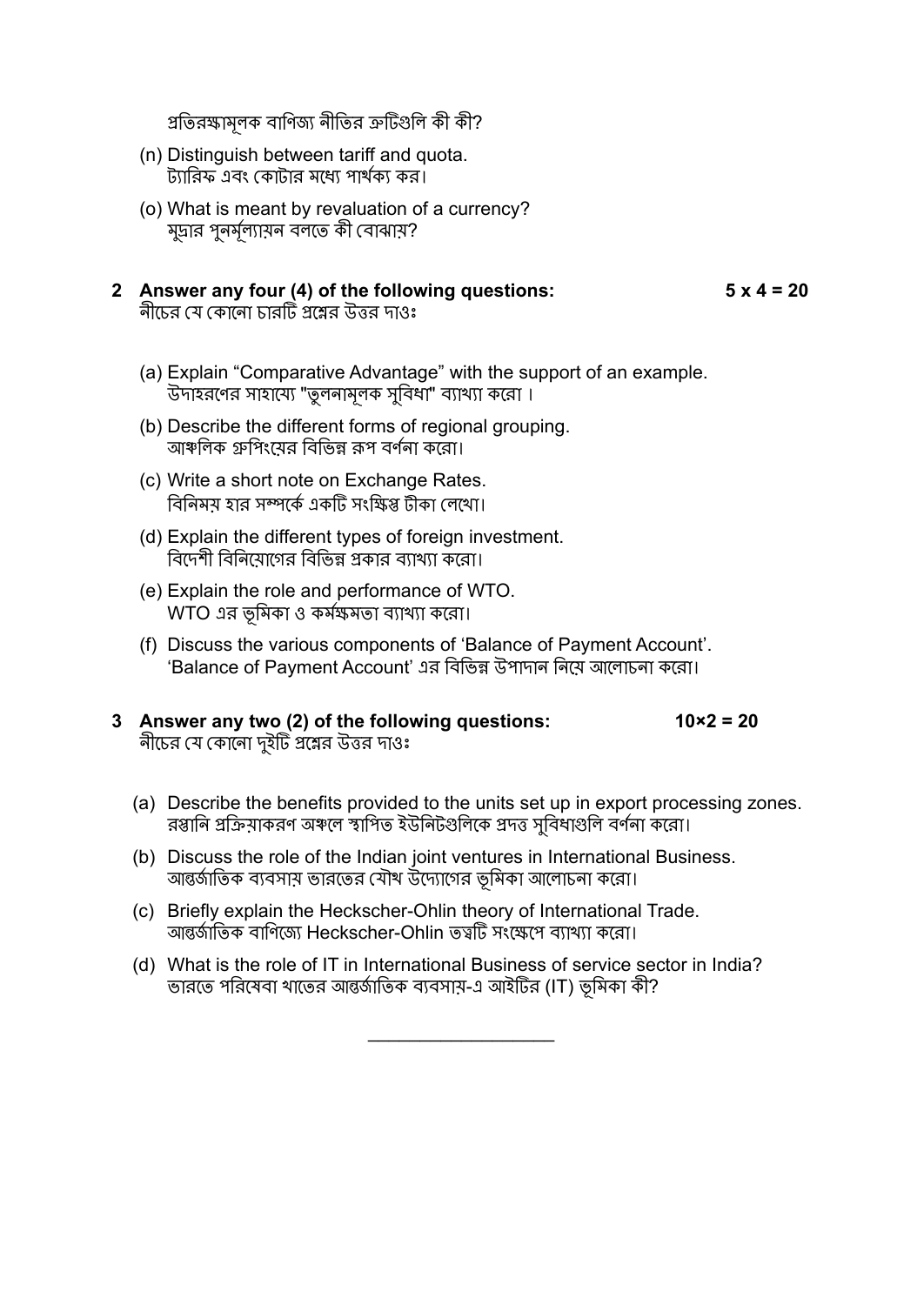# **B. Com. 6th Semester (General) Examination, 2022 (CBCS) Subject: Fundamentals of Financial Management Paper: DSE-4 (6.4.2 CG)**

#### **Time: 3 Hours Full Marks: 60**

*The figures in the margin indicate full marks. Candidates are required to give their answers in their own words as far as practicable.*

#### দক্ষিণ প্রান্তস্থ সংখ্যাগুলি পূর্ণমান নির্দেশক। পরীক্ষার্থীদের যথাসম্ভব নিজের ভাষায় উত্তর দিতে হবে।

1. Answer any *ten* of the following questions: 2x10=20

নীচের যে কোনো দশটি প্রশ্নের উত্তর দাওঃ

- a) Define financial management. আর্থিক ব্যবস্থাপনার সংজ্ঞা দাও।
- b) What do you mean by preference shares? প্রেফারেন্স শেয়ার বলতে তুমি কী বোঝো ?
- c) What is cost of capital? মূলধনের ব্যয় কী?
- d) Write down the formula used to calculate cost of redeemable preference share capital.

পরিশোধযোগ্য প্রেফারেন্স শেয়ার মূলধনের ব্যয় নির্ণয়ের সূত্রটি লেখো।

- e) How is financial leverage measured? আর্থিক লিভারেজ কীভাবে পরিমাপ করা হয় ?
- f) State the relation between business risk and operating leverage. কারবারী ঝুঁকি ও কার্যকর লিভারেজ এর সম্পর্কটি বলো।
- g) How would you compute the cost of a term loan? তুমি কিভাবে মেয়াদী ঋণের ব্যয় নির্ণয় করবে ?
- h) What do you mean by combined leverage? সংযুক্ত লিভারেজ বলতে কী বোঝো ?
- i) Define the term working capital. চলতি মলধনের সংজ্ঞা দাও।
- j) What is public deposit? জন-আমানত কী?
- k) What do you mean by operating cycle? কার্যনির্বাহ আবর্ত বলতে কী বোঝো ?
- l) Write two limitations of NPV method. NPV পদ্ধতির দটিু সীমাবদ্ধতা লেখো।
- m) What is profitability index? মুনাফাযোগ্যতা সূচক কী ?

P.T.O.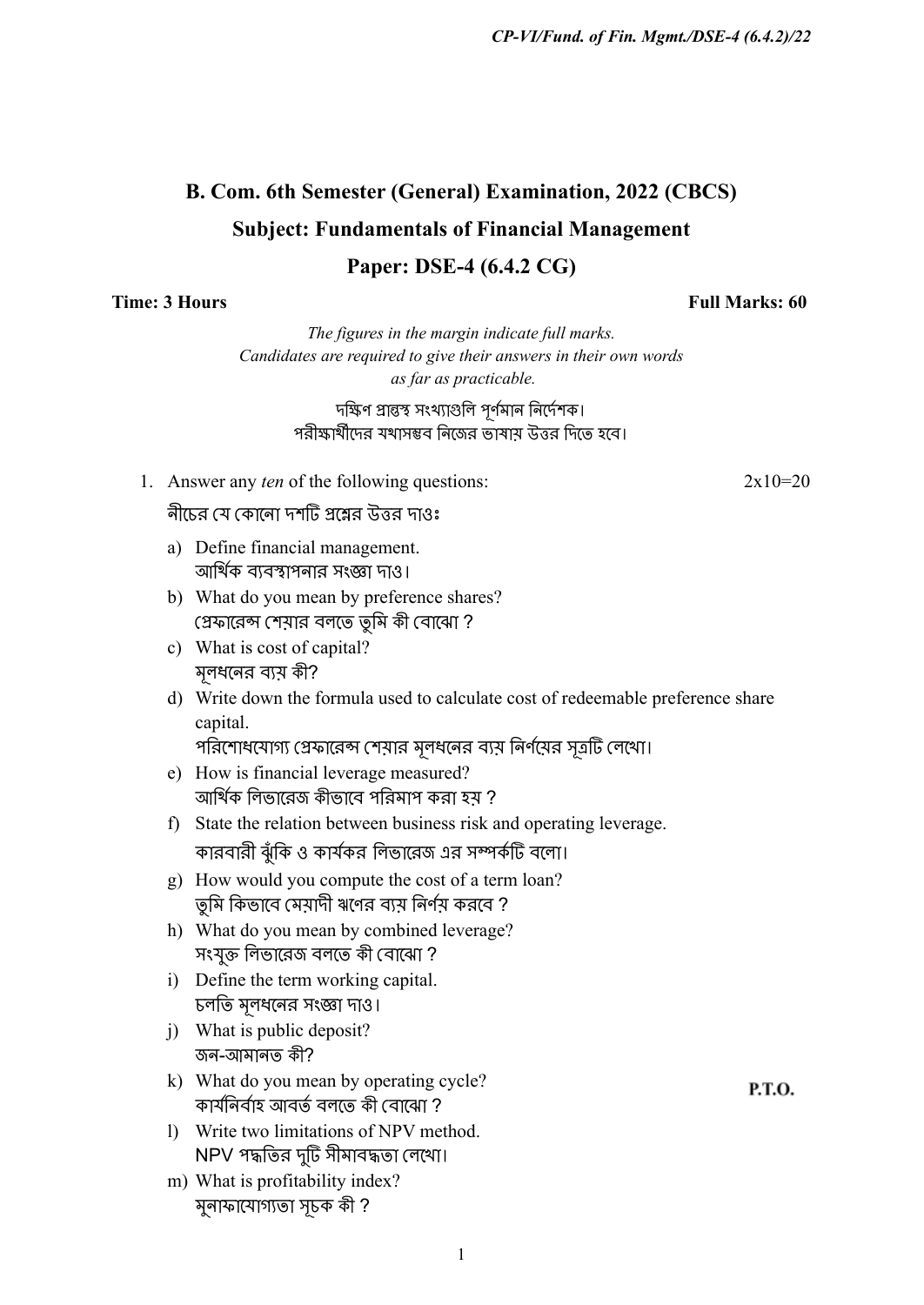|                                                        | n) What is interim dividend?<br>অন্তৰ্বৰ্তী লভ্যাংশ কী ?                                                                                 |          |  |  |
|--------------------------------------------------------|------------------------------------------------------------------------------------------------------------------------------------------|----------|--|--|
|                                                        | o) Mention the name of two factors affecting dividend policy of a firm.<br>একটি ফার্মের লভ্যাংশ নীতি নির্ধারণকারী দুটি উপাদানের নাম বলো। |          |  |  |
|                                                        | Answer any <i>four</i> of the following questions:                                                                                       | $5x4=20$ |  |  |
|                                                        | নীচের যে কোনো চারটি  প্রশ্লের উত্তর দাওঃ                                                                                                 |          |  |  |
|                                                        | a) State the compounding and discounting techniques of the time value of money.                                                          | 5        |  |  |
|                                                        | অর্থের সময় সাপেক্ষে মূল্যের চক্রবৃদ্ধি ও বাট্টাকৃত কৌশল দুটি বিবৃত করো।                                                                 |          |  |  |
|                                                        | b) State the role of lease in finance.                                                                                                   | 5        |  |  |
|                                                        | অর্থ সংস্থানে লীজের ভূমিকা বিবৃত করো ।                                                                                                   |          |  |  |
|                                                        | c) Briefly discuss the importance of capital budgeting decisions.                                                                        | 5        |  |  |
| সংক্ষেপে মূলধনী ব্যয় সিদ্ধান্তের গুরুত্ব আলোচনা করো । |                                                                                                                                          |          |  |  |
|                                                        | d) Consider the following information for Omega Ltd. (Rs. in lac)                                                                        | 5        |  |  |
|                                                        | <b>EBIT</b><br>15,750                                                                                                                    |          |  |  |
|                                                        | <b>EBT</b><br>7,000                                                                                                                      |          |  |  |
|                                                        | Fixed operating cost<br>1,575                                                                                                            |          |  |  |
|                                                        |                                                                                                                                          |          |  |  |

Calculate (i) Degree of Operating Leverage and (ii) Degree of Financial Leverage.

### (ইংরেজি প্রশ্ন দ্রষ্টব্য)

| <b>Source of Capital</b>    | <b>Proportions</b> | <b>Pre-tax Costs <math>(\%)</math></b> |
|-----------------------------|--------------------|----------------------------------------|
| <b>Equity Share Capital</b> | 0.25               |                                        |
| Preference Share Capital    | 0.35               |                                        |
| Debenture                   | 0.25               |                                        |
| Long-term loan              | 0.15               |                                        |

a) From the following information of ABC Ltd. calculate its weighted average cost of capital. Corporate tax rate is 40%. 5

নিম্নের তথ্য থেকে ABC Ltd. এর মূলধনের ভারযুক্ত গড় ব্যয় নির্ণয় করো। কর্পোরেট ট্যাক্স রেট হ'ল 40% । (ইংরেজি প্রশ্ন দ্রষ্টব্য)

- b) A project of Rs. 20 lakh is supposed to yield Rs. 30,000 after depreciation @12.5% and is subject to income tax  $@40\%$ . Cakculate the payback period of the project. 5 (ইংরেজি প্রশ্ন দ্রষ্টব্য)
- 3. Answer any *two* of the following questions:  $10x2=20$ নীচের যে কোনো দুটি প্রশ্নের উত্তর দাওঃ

P.T.O.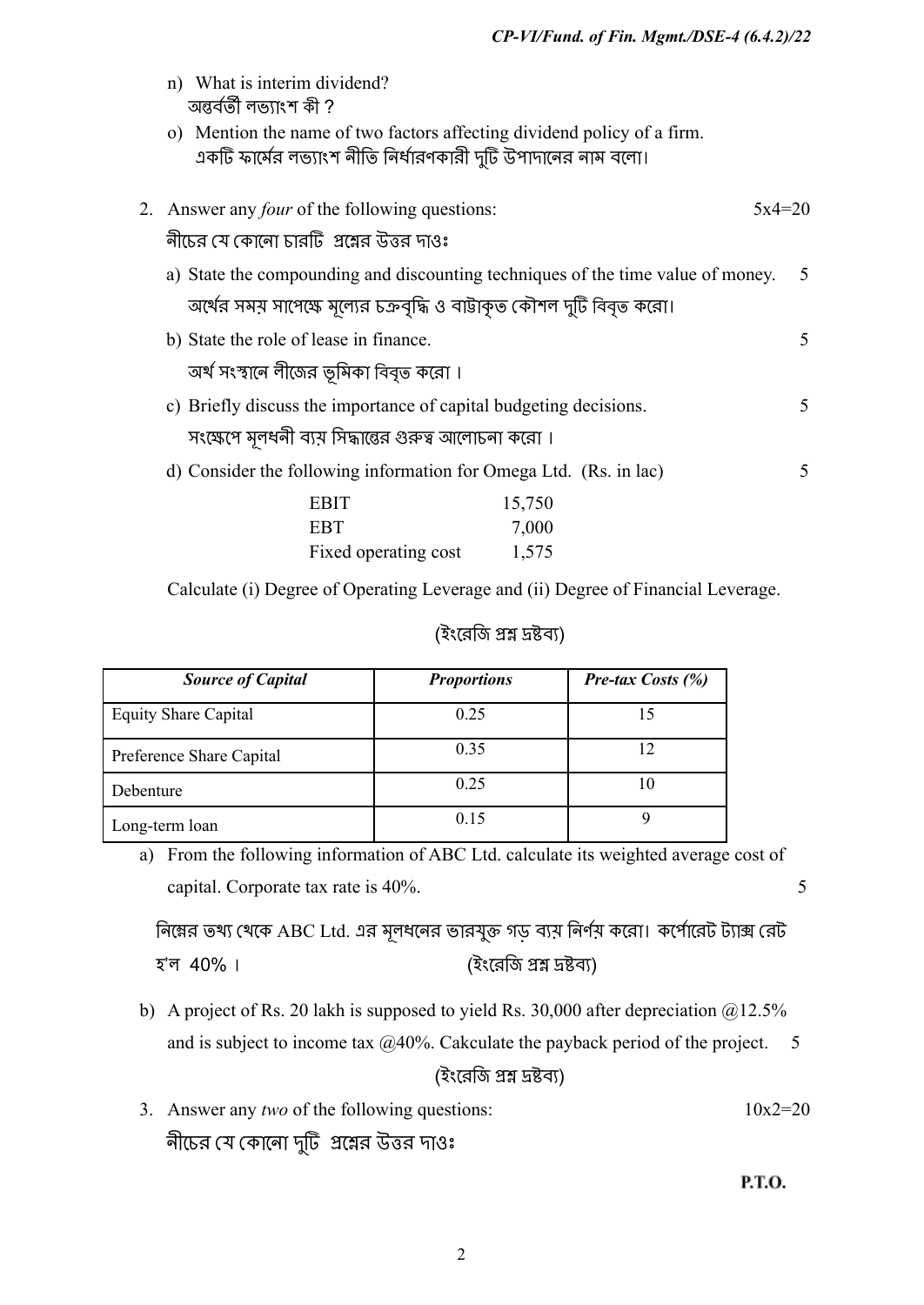- a) What do you mean by a chief financial officer? Explain the role of a finance officer in an organisation. 2+8 একজন মখু্য অর্থ আধিকারিক বলতে কী বোঝো ? কোন প্রতিষ্ঠানে একজন অর্থ আধিকারিকের ভূমিকা ব্যাখ্যা করো ।
- b) Briefly discuss the various sources of short-term capital. 10 স্বল্পমেয়াদী মূলধনের বিভিন্ন উৎসসমূহ সংক্ষেপে আলোচনা করো।
- c) A project requires an initial investment of Rs. 20,000. The life of the project is 5 years. The required rate of return and income tax rate are 10% and 50% respectively. The profits before depreciation and taxes generated from the project at the end of  $1^{st}$ ,  $2^{nd}$ ,  $3^{rd}$ ,  $4^{th}$  and  $5^{th}$  years are Rs. 12,000, Rs. 6,000, Rs. 4,000, Rs. 10,000 and Rs. 10,000 respectively. The method of depreciation is straight line. You are required to ascertain: (i) Average rate of return and (ii) Net present value of the project. 10

| Year                                      |       |       |       |       |       |
|-------------------------------------------|-------|-------|-------|-------|-------|
| <b>Discounting</b><br>factor $\omega$ 10% | 0.909 | 0.826 | 0.751 | 0.683 | 0.621 |

#### (ইংরেজি প্রশ্ন দ্রষ্টব্য)

- d) Using the following information, prepare a statement showing the working capital requried to finance a level of activity of 10,400 units per annum: 10
	- (i) Selling price  $\omega$  Rs.5 per unit.
	- (ii) The expected ratios of cost to selling price are:
		- a) Raw material 40%
		- b) Direct wages 10%
		- c) Overheads 30%
		- d) Profit 20%
	- (iii) Raw materials are expected to remain in store for an average period of 2 months before being used for production and materials are in process on an average period of 6 weeks.
	- (iv) Finished goods will stay in store approximately for 6 weeks P.T.O. before despatch to customers.
	- (v) Credit allowed to debtors is for a period of 2 months.
	- (vi) Credit allowed by creditors is for a period of 2 months.
	- (vii) Lag in payment of wages and overheads is for aperiod of 2 weeks.